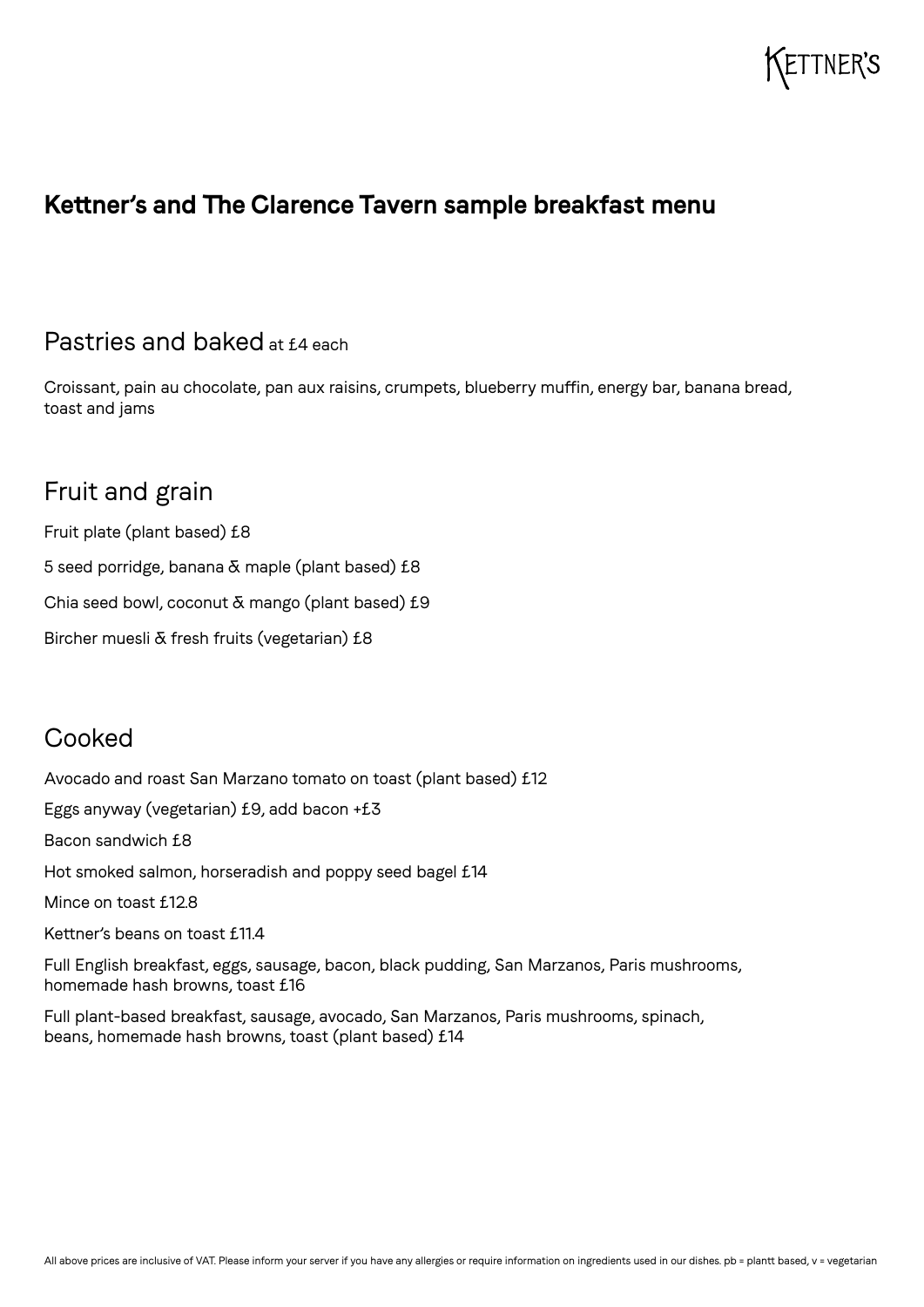## **Kettner's and The Clarence Tavern sample menu**



## Snacks

Bread and butter (vegetarian) £3 A plate of Dalimar crisps (vegetarian) £2 Arancini (vegetarian) each £2 Gordal Olives (vegetarian) £4 Fried friggitelli pepper, sea salt and lemon (vegetarian) £6.8 Gambas al Ajilo £9

## **Starters**

Duck rillettes, cornichons and toast £10 Stracciatella, piatonne beans and olive crumbs (vegetarian) £11 Sweet  $\bar{\alpha}$  sour aubergines, mint and pane carasau (plant based) £9 Tomato tonnato, Ortiz anchovies £12 Chopped chicken livers and broad beans on toast £10 Courgette fritters and harissa vinaigrette (plant based) £8.8

## Mains

Sweet and sour aubergine, marinated peppers, piatone beans (plant based) £16.8 Summer vegetable minestrone, coco beans and pistou (plant based) £16.8 Spinach, nettle and ricotta dumplings, sage butter & Parmesan (vegetarian) £18.8 Hake, crab broth, fregola and tomatoes £22.8 Roast turbot, chips and béarnaise £32 Lamb ragu and cavatelli, gremolata £22.8 Poached chicken & black rice, courgettes and olives £23.4 Pork chop, borlotti beans, marinated peppers and basil £23 Chicken and girolle pie, for two £44 Slow cooked lamb, tomatoes, fennel seeds and gratin dauphinois, for two £52

## Sides

Chips (vegetarian) £6 Salad or greens or new season's potatoes (plant based) £5

#### **Desserts**

Peach & brown butter tart(vegetarian) £9 Flourless chocolate cake (vegetarian) £v9 Tiramisu (vegetarian) £9 Beignets, summer berries and cream (vegetarian) £9 Selection of ice cream or sorbet (vegetarian) each £5 Cheeses from Neal's Yard Dairy £16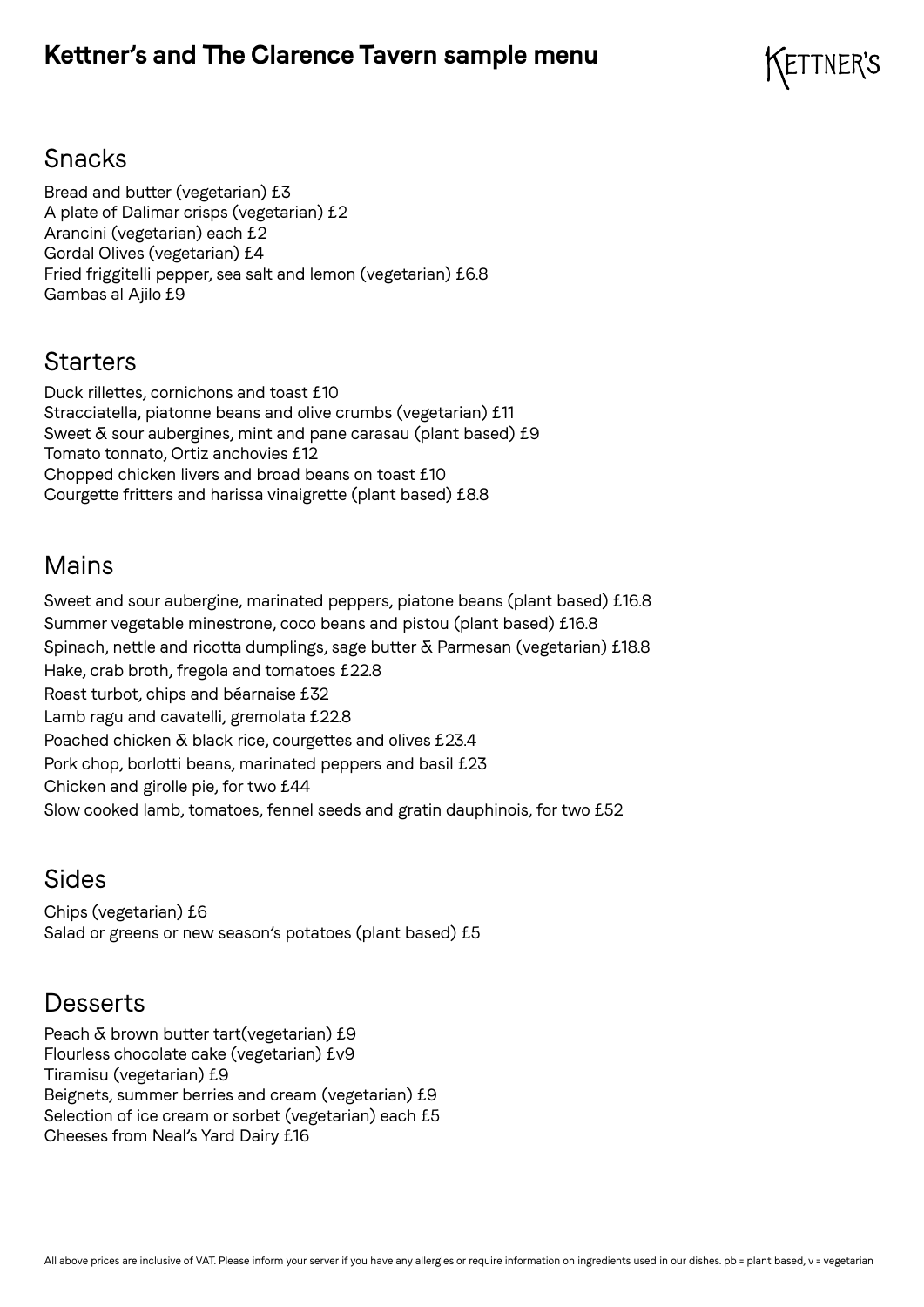# **Kettner's and The Clarence Tavern sample wine list**



# Sparkling

| Cantina Bernardi, Prosecco DOC, Italy, NV, 11%               | 9.50 125ml  | 49 750ml |
|--------------------------------------------------------------|-------------|----------|
| Camillo Donati, Rosato dell'Emilla, Italy, NV, 12%           |             | 62750ml  |
| Mas de Daumas Gassac, Gassac Rosé frizant, France, 2019, 11% | 13.50 125ml | 75 750ml |
| Domaine de Veilloux, Cremant De Loire, NV, 12% 15.00         |             | 84 750ml |
| Domaine Overnoy, Cremant de Jura, France, NV, 12.5%          |             | 85 750ml |

# Champagne

| Franck Pascal, Fluence Brut Nature, NV, 12%<br>Chartogne-Taillet, Sainte Anne, NV, 12% | 95 750ml<br>98 750ml |
|----------------------------------------------------------------------------------------|----------------------|
| Benoît Lahaye, Blanc de Noirs, NV, 12%                                                 | 130 750ml            |
| Agrapart $\delta$ Fils, 7 Crus, NV, 12%                                                | 135 750ml            |
| Agrapart & Fils, Terroirs, Blanc de Blanc, NV, 12%                                     | 167 750ml            |

# White

| Cantina Rallo, Ciello, Catarrato, Sicily, 2020, 12%                                               | 8 175ml    | 24 500ml   | 35 750ml  |
|---------------------------------------------------------------------------------------------------|------------|------------|-----------|
| Cantina Frentana, Frentano, Trebbiano D'Abruzzo, Abruzzo, Italy, 2019 12.5%                       |            |            | 36 750ml  |
| Gonzalo Grijalba, Gran Cerdo, Viura, Rioja, 2019, 13.5%                                           | 9 175ml    | 25 500ml   | 38 750ml  |
| Valli Unite, Ottavio Rube Bianco, Cortese & Timorasso, Piedmont, Italy, 2020 12%                  |            |            | 41750ml   |
| Colle Stefano, Verdicchio di Matelica, Italy 2020, 12 33.5                                        |            |            | 50 750ml  |
| Domaine De Bablut, Sauvignon Blanc, Loire, France, 2020, 12.5%                                    |            |            | 55 750ml  |
| Martin & Anna Arndorfer, Gruner Veltiliner, Kamptal, Austria, 2018, 12.5%                         | 13.5 175ml | 37.5 500ml | 56 750ml  |
| Domaine De La Pépière, Muscadet Sèvre Et Maine, France, 2021, 12%                                 |            |            | 57 750ml  |
| Ameztoi, Getariako Txacolina, Txacoli, Spain (Gently frizzante) 2020, 11%                         |            |            | 57 750ml  |
| Martin & Anna Arndorfer, Riesling, Kamptal, Austria 2018, 13%                                     |            |            | 64 750ml  |
| Orsi San Vinto, Posca Bianco, Pignoletto, Malvasia Emilia-Romagna, Italy (skin contact) NV, 12.5% |            |            | 65 750ml  |
| Domaine de la Sénéchalière, La Boheme, Melon De Bourgogne, France, 2020, 12%                      | 15.5 175ml | 43.5 500ml | 65 750ml  |
| Alice & Olivier De Moor, Les Vendangeur Masque, Chardonnay, Chablis, France, 2020, 12.5%          |            |            | 69 750ml  |
| Alice and Olivier De Moor, Bourgongne Aligotè, France, 2019, 13.5%                                |            |            | 69 750ml  |
| Pierre Frick, Riesling Bihl Alsace, France, 2017, 12.5%                                           |            |            | 75 750ml  |
| Domaine des Marnes Blanches, En Quatre Vis, Chardonnay, Côtes du Jura, France, 2018, 12.5%        |            |            | 85 750ml  |
| Gerard Boulay, Sancerre, Sauvignon Blanc, 2020, France, 13.5%                                     |            |            | 85 750ml  |
| Mariette and Albéric, Le Mirliflore, Chenin Blanc, Rablay-Sur-Layon, Loire, France, 2020, 13%     |            |            | 88 750ml  |
| Domaine Vignes Du Maynes, Au Quin Château, Chardonnay, Macon Cruzille, France, 2018, 13%          |            |            | 95 750ml  |
| Domaine de Saint Pierre, Château Renard, Chardonnay, Arbois, France, 2018, 13.5%                  |            |            | 105 750ml |

# Orange

| Ciello, Baglio Antico Bianco, Cataratto, Sicily, 2019 12%                                 | 13 175ml   | 37 500ml | 55 750ml  |
|-------------------------------------------------------------------------------------------|------------|----------|-----------|
| Valentina Passalaqua, Calcarius orange, Falanghina, Puglia, Italy, 2019, 11%              | 14.5 175ml | 40 500ml | 80 1ltr   |
| Domaine Bohn, Coup de jus, Pinot Gris, Pinot Noir, Riesling, Alsace, France               |            |          | 70 750ml  |
| Pierre Frick, Pinot Gris Sec, Alsace, France 2014, 12.9%                                  |            |          | 77 750ml  |
| Radikon, Oslavje, Chard, Pinot Gris & Sauvignon Blanc, Venezia Giulia, Italy, 2015, 13.5% |            |          | 120 500ml |
| Radikon, Slatnik, Chardonnay & Tocai, Venezia Giulia, Italy, 2017, 13%                    |            |          | 128 750ml |